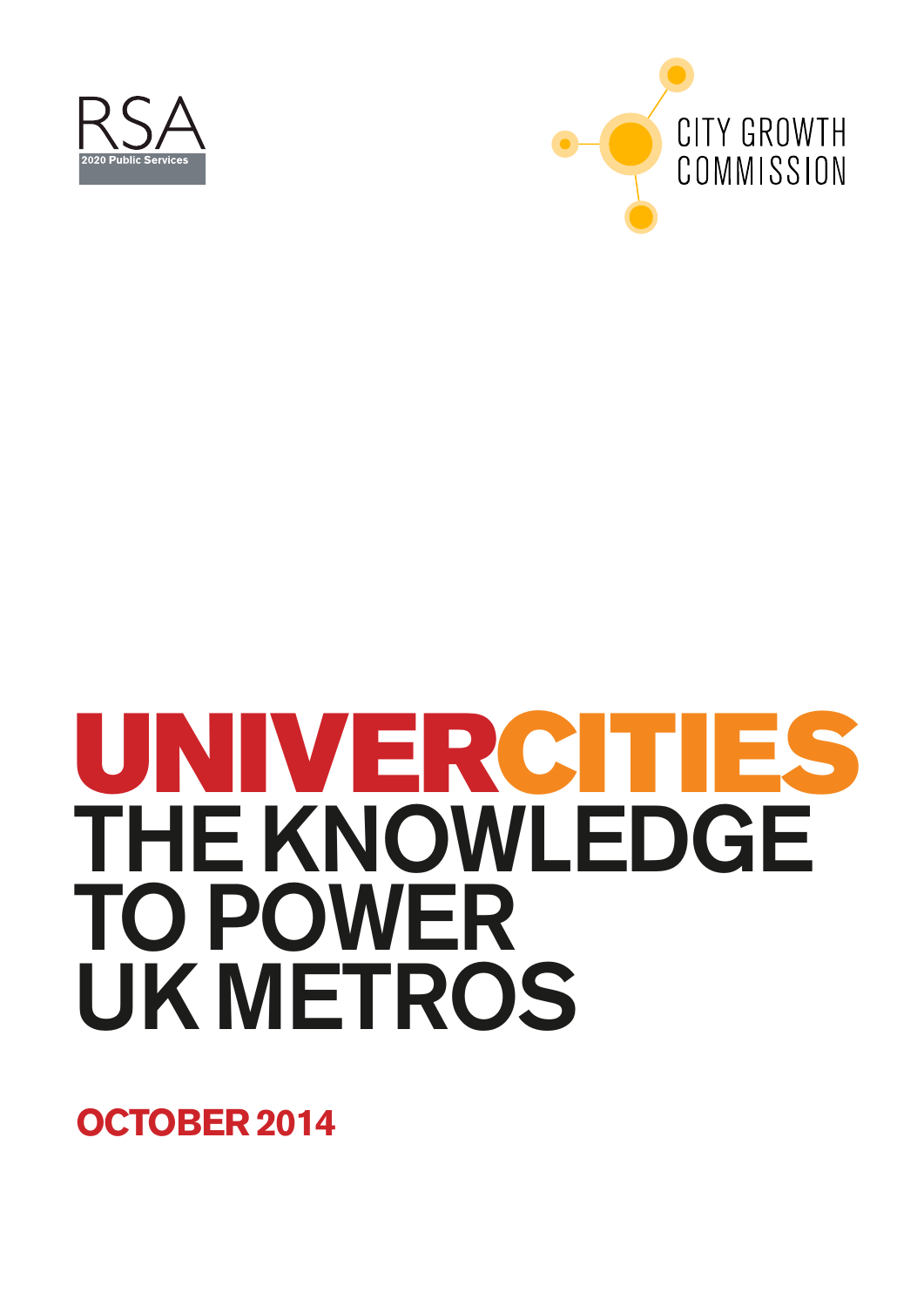Chaired by economist Jim O'Neill, the City Growth Commission was established in October 2013 to understand:

- How we can achieve complementary growth between London and our other cities.
- What fiscal powers and governance arrangements are needed to deliver this.
- How public service reform can start to make cities more fiscally sustainable.

The ultimate objective of the Commission is to lay the foundations for a stronger UK economy through a significant power shift away from the centre and towards cities, and to show the next government, of whichever party, why this is needed and how it can be achieved. Our recommendations will set out a road map for change; the Commission will seek to influence all political parties in the run up to the 2015 UK general election, and make the case for cities to take a new role in our political economy.

The Secretariat is hosted and run by the RSA, an organisation committed to finding innovative and practical solutions to today's social challenges through

its ideas, research and 27,000-strong Fellowship.

> The British Private Equity & Venture Capital Association (BVCA) is the industry body and public policy advocate for the private equity and venture capital industry in the UK.

The City Growth Commission is funded by the Mayor of London, London Councils, the Core Cities Group and the Local Government Association. Our partners include New Economy Manchester, the British Private Equity & Venture Capital Association (BVCA), Universities UK and the Joseph Rowntree Foundation.

This report is designed as a provocation paper, outlining policy recommendations which focus on the relationship between universities and cities. These will need to be developed in greater detail, both to model costs and potential impacts. We are eager for universities or groups of universities to pilot their implementation, and the RSA will pursue further work to support the contribution of universities to the city growth agenda.

This research project has been generously supported by Universities UK and the British Venture Capital Association. It is testament to the speed, momentum and breadth of the city growth agenda that these distinct organisations have come together to foster understanding of how universities can maximise their contribution to city growth.

Universities UK is the definitive voice for universities in the UK. Universities UK provides high quality leadership and support to its members, to promote a successful and diverse higher education sector.

This report is based on evidence received and research undertaken by the City Growth Commission. This includes evidence submitted in an open Call for Evidence and presented at evidence hearings. We have reviewed data collated by the UK Commission on Employment and Skills, the Higher Education Statistics Authority and Universities UK.

Our analysis has been informed by interviews with over 30 people with local experience in Bristol, Cardiff and the Tyne and Wear metro; an expert roundtable in Newcastle drawing on a range of experienced policymakers, employers and educators across the North East, and a focus group with graduate entrepreneurs from across the North East.

### **ABOUT THIS REPORT**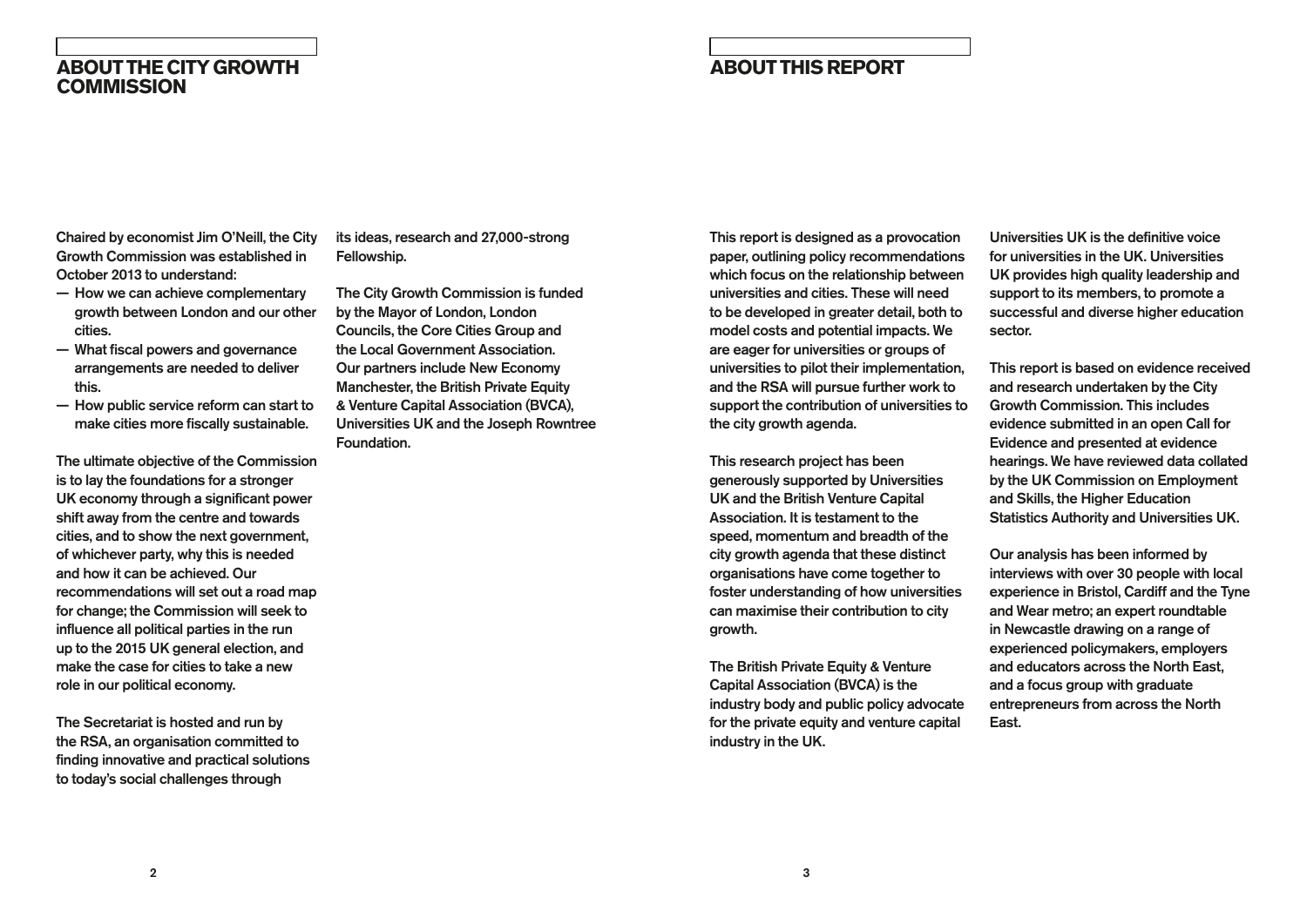One of the most striking things that has repeatedly influenced me since the Commission launched last October, 2013 has been the importance of our universities. Even before we started our evidence hearings around the country, a conversation with the BVCA team that is one of our generous sponsors (alongside Universities UK) made me focus on the fact that while London dominates the UK's economic clout, we have a wide geographical spread among our universities.

Of course, as recent respected league tables have shown, London is actually regarded as the single top metro area in the world for having so many top class universities, but others around the country are also recognised as being in the top echelons on a global basis, in all parts of the UK. Two specific things caught my attention from our first evidence hearing in Manchester, and both remained a feature of all the other visits I have made in my role as Chair.

Firstly, the sheer scale of our universities in our leading cities – these things are so much bigger than in my student days of the late 1970s. In several metros, the university students, teachers and related population make up around 10 percent of the residents.

Any visit to a number of cities cannot fail to pick up some of the energy these people generate.

The second thing is the relatively low numbers of graduates that stay in the cities where they graduate, with many either disappearing back overseas or down to London to employ the fruits of their enhanced minds elsewhere. Surely it would be sensible to consider pursuing a number of initiatives to either help or encourage graduates to stay in the metro areas where they graduate, as a key ingredient to helping these cities prosper? We feel it would certainly help to deliver on the Commission's goal of trying to recommend interventions that raise the economic activity of all metro areas, thereby boosting the long term growth potential of the UK.

There are some cities that have high retention rates, one of the most striking is Bristol, which also just happens to be one of the few metros outside of London that has a gross value added (GVA) above the national average. This could just be a coincidence, but we doubt it. It would be pretty good if the same development started to occur in many other of our finest metro areas, and this report recommends some specific steps to help us get there.

# **FOREWORD** BY JIM O'NEILL

The authors would like to thank City Growth Commissioners Jim O'Neill and Ben Lucas for guidance throughout the project. Marie Audren from the British Private Equity & Venture Capital Association and James Ransom at Universities UK have also provided advice and support throughout this project. Alan Barrell, Charlie Ball, John Goddard and Keith Hermann have also kindly shared their expertise and reviewed drafts.

The practitioners and policymakers who we have consulted in this project are too extensive to mention here. We are grateful to individuals and organisations in Bristol, Cardiff and Tyne and Wear for their insight and for being generous with their time in granting interviews. We have been particularly supported with assistance from NE1, Newcastle City Council, and Northumbria University. Thanks go to those who participated in the expert roundtable and focus group in Newcastle.

Written evidence submitted to the Commission is available to view online at: www.citygrowthcommission.com

### **ACKNOWLEDGEMENTS**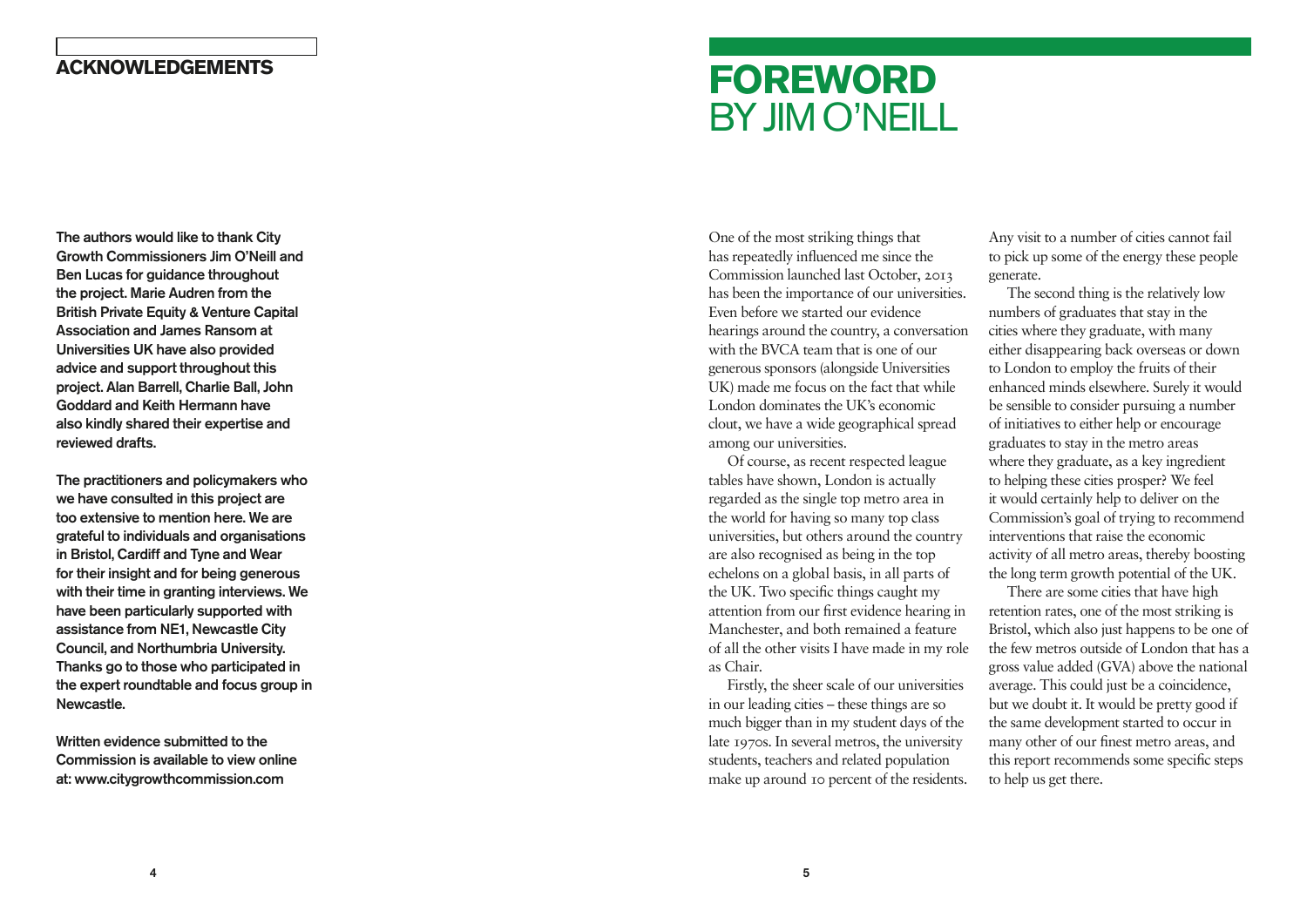The City Growth Commission has examined how businesses and government can enable stronger growth in the UK's 15 largest metros,<sup>1</sup> driving the long-term investment, job creation and output of the overall economy. In equipping UK metros to fulfil their economic potential in an era of increasingly global, knowledge-based competition, it is important to maximise the contribution made by the key institutions of the knowledge economy: universities.

As the UK considers the devolution of powers over public expenditure to nations and metros, it is crucial to consider other ways of securing best value from public investment to maximise growth. The higher education sector is annually in receipt of upwards of  $\mathcal{L}_7$ bn in public funds from central government (not counting student loans) – there is potential to enhance this return by considering the impact of all higher education expenditure on local economic growth.

With six universities ranked among the top 20 globally, the UK has the best public system of higher education in the world. World-class higher education is well-

In all metros, continuing economic restructuring will mean growing demand for knowledge-intensive work, often requiring graduate-level skills. This holds for traditional economic sectors such as manufacturing and consumer services, as well as emerging sectors such as creative and digital. Producing graduates on your doorstep, rather than seeking to attract them following graduation, is an opportunity for metros*.* Jobs in higher level occupations, $<sup>5</sup>$  in which graduates</sup> skills are most in demand,<sup>6</sup> account for 43 percent of the current workforce nationally, but higher occupations are forecast to represent 54 percent of recruitment in the next decade.<sup>7</sup> In terms of net change, which takes into account 'replacement demand' (generated by people leaving the workforce), this represents 2.3m net additional jobs, compared to a loss of 500,000 jobs in middle and lower-order occupations. Graduates are a foundation of the UK's economic competitiveness: at least a third of the increase in UK labour productivity between 1994 and 2005 came from the rising number of people with a university degree.<sup>8</sup>

distributed among the UK's largest metros. Of 123 universities in the UK, 72 are in the UK's 15 largest metros.<sup>2</sup> Higher education is precisely the kind of knowledge industry that benefits from, and contributes to, the agglomeration economies that drive the logic of metro growth. Universities are key economic assets in every major UK city: our objective should be that their global competitiveness is reinforced through their metro contribution.

#### The role of universities in metro growth

University education is a substantial economic activity within metros, and employs 320,000 staff directly, nationwide. University education and research have been among the UK's largest and fastest growing industries in recent decades. The higher education sector generated an estimated £10.7bn of export earnings for the UK in  $201I - I2<sup>3</sup>$  and attracts 100,000 new overseas students annually to study in the UK. However, the impact of universities on metro economies is much broader, and there is a long historic precedent. Many universities were indeed founded with the mission to contribute to their local economy.4

- 3 [Universities UK, 'The impact of universities on the UK](http://www.universitiesuk.ac.uk/highereducation/Pages/ImpactOfUniversities.aspx)  [economy', 2014](http://www.universitiesuk.ac.uk/highereducation/Pages/ImpactOfUniversities.aspx)
- 6 7 4 [A Torrens and A Thompson, 'The social impact of research](http://russellgroup.org/socialimpactofresearch.pdf)

Innovation is a key long-term driver of competitiveness and productivity. Universities are central to 'innovation ecosystems' – the networks of institutions in the public and private sectors whose activities and interactions initiate, import,

#### [conducted in the Russell Group Universities', 2012](http://russellgroup.org/socialimpactofresearch.pdf)

- 5 Defined as Standard Occupational Classifications 1-3
- 6 [Warwick Institute of Employment Research, 'Classifying](http://www2.warwick.ac.uk/fac/soc/ier/futuretrack/findings/elias_purcell_soche_final.pdf)  [graduate occupations for the knowledge society', 2013](http://www2.warwick.ac.uk/fac/soc/ier/futuretrack/findings/elias_purcell_soche_final.pdf)
- 7 [UKCES, 'Working Futures 2012-2022', 2014](https://www.gov.uk/government/uploads/system/uploads/attachment_data/file/298510/working-futures-2012-2022-main-report.pdf)
- 8 [BIS, 'Graduates and economic growth across countries', 2013](https://www.gov.uk/government/publications/graduates-and-economic-growth-across-countries)

modify and diffuse new technologies. Due to the effect of agglomeration and networks within metros, these networks result in higher economic productivity. Universities also spur stronger economic growth through fostering innovation in several ways, including research partnerships with businesses, technology transfer, spin-off companies, and the entrepreneurial pursuits of students, graduates and faculty. Many venture capital firms have close links with technology transfer units at UK universities.

In the UK, universities including Oxford and Cambridge have spawned locally-based clusters in fields such as bio-technology and medical devices. Hull School of Art and Design has fuelled the growth of creative industries in the city, while the University of Lincoln is working with Siemens in growing its new engineering department. The University of Bristol has made joint part-time appointments with Toshiba, accelerating knowledge transfer. In the US, industrial clusters with a technology focus have been fed by research, graduates and spin-outs, most notably around Boston and Raleigh-Durham.

The availability of finance, particularly private equity and venture capital, is crucial, and finance will follow the locational decisions of people and firms with the most promising and lucrative ideas.9 Venture capital makes a distinct contribution in the development of thriving metro economies through focusing on innovative companies, and transferring expertise as well as providing investment for growth. Significantly, however, the further

# **INTRODUCTION**

ONS-defined built-up areas including city centres, and surrounding settlements with total resident population over 500,000 residents

<sup>2</sup> With the exception of Falmouth University, all major sites of HE provision (over 1,000 annual entrants) are within 100 miles of a major (top 15) metro in England and Wales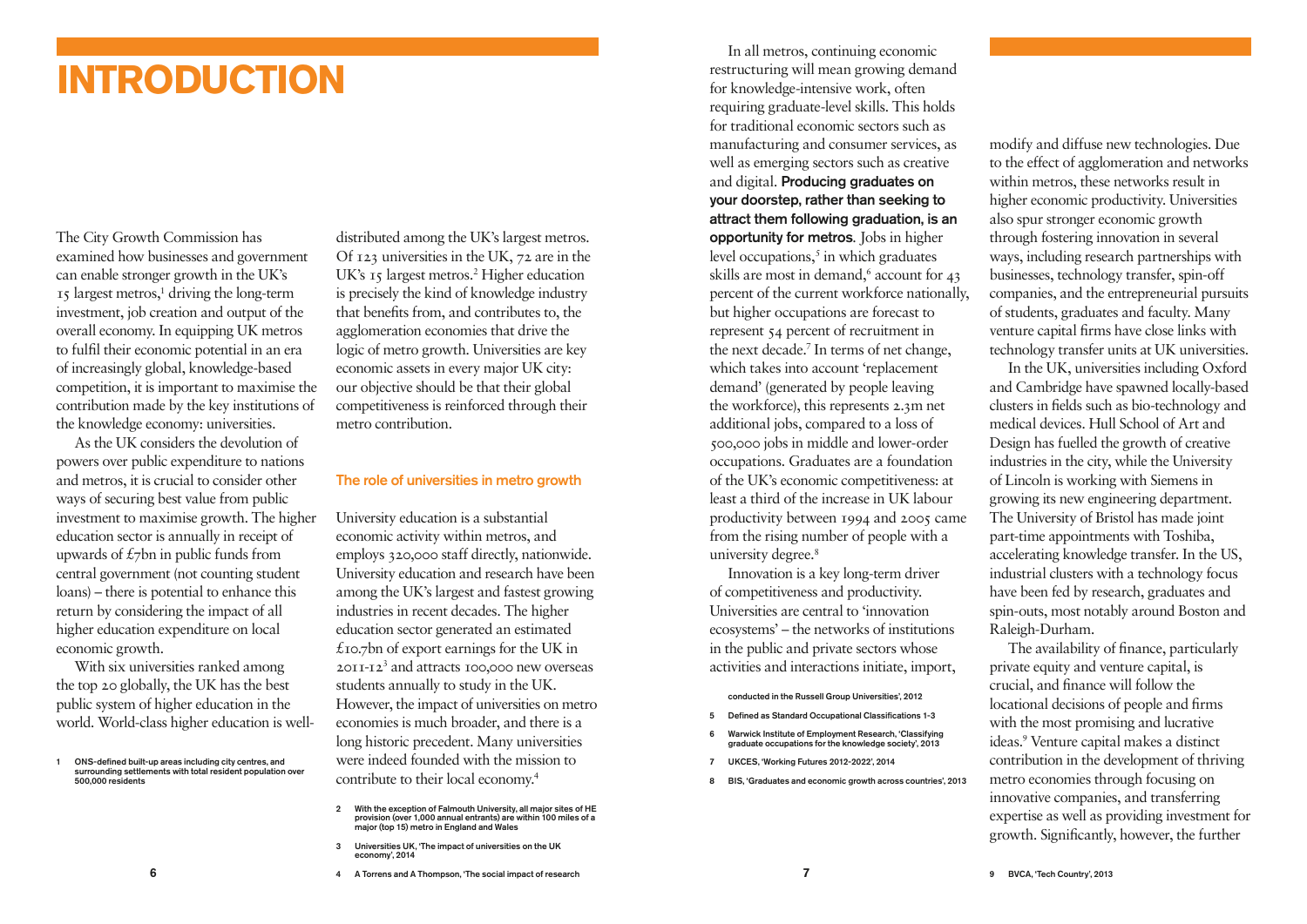development of this key component of the innovation ecosystem is dependent on a number of other drivers including a skilled labour force, strong infrastructure and supportive business networks.

Importantly, universities often have deep historic links with the places in which they are located, whereas other resources for economic growth – such as residents, workers, firms and investors – are more mobile; no UK university has ever relocated out of a metro. Because of this rootedness, the scale of their operations, and related impacts on local economies, universities are often termed 'anchor institutions'. Metros can be confident of the long-term commitment of universities, and the mutual benefits of success. In attracting people, businesses and investment, metros benefit from strong universities and universities benefit when their metro economy prospers and offers an attractive quality of life.10 Universities are often fundamental to the national and international brand of a metro. They are globally connected through the mobility of staff and students, and the pursuit of transnational programmes of research; their international competitiveness represents a foundation on which to build stronger international trade and investment.

Despite the world-class performance of UK universities, barriers to their continued contribution to UK businesses have been identified. These include low levels of investment in research and development (R&D) across much of the UK economy; poor access to (long-term)

10 Three of the top four factors which were influential in determining where multinational companies located their enterprises related to the university sector (BIS 2009)

finance; and below-average management skills in UK businesses.<sup>11</sup> While globally competitive, the UK university system has unique characteristics, including significant domestic mobility to pursue studies, and a strong tradition of single subject specialisation with relatively weak links between area of employment and field of study.12

Together, these characteristics mean that UK universities need to be understood in policy terms as institutions with unique attributes when considered alongside their international competitors.

As in other aspects of public spending, there has been increased pressure in recent years to account for value-for-money and return on investment.13 Initiatives like the Research Excellence Framework (replacing the Research Assessment Exercise) are a contested area, subject to debate within the academic community.<sup>14</sup> As recipients of significant public investment, accountability demands that this spending must be assessed for its economic growth benefits. Many of the benefits of individual higher education institutions are visible in the economy at a national scale, but because universities are place-based, local impacts are felt acutely; public investment in universities is inherently also a tool of spatial economic development.

- 12 50 percent of the UK workforce is in employment in a field different to that which they studied – the highest in Europe [\(OECD, 'Right for the Job: over-qualified or under-skilled', 2011\)](http://www.oecd.org/els/48650012.pdf)
- 13 [S Head, 'The Grim Threat to British Universities', 2011](http://www.nybooks.com/articles/archives/2011/jan/13/grim-threat-british-universities/?page=2)

Policy Context

Universities contribute to growth in many ways, and this is increasingly acknowledged across different areas of public policy. Sir Andrew Witty's recent review of higher education institutions (HEIs) concluded that universities in the UK should be assuming more responsibility for stimulating economic growth. He referred to this as embracing an 'enhanced Third Mission', which could include winning international markets to partners with innovating local small and medium enterprises (SMEs).<sup>15</sup> Lord Young's review on enterprise education raised the expectations placed on universities regarding how they support entrepreneurialism. There is growing energy for enterprise education on campuses up and down the country, supported by the National Association of College and University Entrepreneurs (NACUE) and the National Centre for Entrepreneurship in Education (NCEE).

Several recent initiatives from government and partners have addressed business collaboration, and enterprise, specifically. The UK Partnership Investment Fund set up in 2012 has sought to support joint university and business investment in large-scale capital research projects, while Higher Education Funding Council for England (HEFCE) has allocated funds to HEIs for innovation (through the Higher Education Innovation Fund (HEIF) since 2001. £45m of HEFCE Catalyst funding is also focused on collaborations between HEIs and wider partners, supported by

15 [A Witty, 'Encouraging a British Invention Revolution: Sir](https://www.gov.uk/government/uploads/system/uploads/attachment_data/file/249720/bis-13-1241-encouraging-a-british-invention-revolution-andrew-witty-review-R1.pdf)  [Andrew Witty's Review of Universities and Growth', 2013](https://www.gov.uk/government/uploads/system/uploads/attachment_data/file/249720/bis-13-1241-encouraging-a-british-invention-revolution-andrew-witty-review-R1.pdf)

member bodies such as the National Centre for Universities and Business (NCUB), which works to build and communicate the evidence base on productive universitybusiness collaborations. Recently, think tanks such as Centre for Cites, and McKinsey & Co. have concurred that '*universities need to strengthen their contribution to their local businesses through commercialising their research more proactively, and need to be further incentivised to do so*.'16

As the new funding system for university study settles, universities will increasingly be compelled by students to focus on employability. With funding increasingly dependent on attracting students, universities have to be run more like businesses. Students, in turn, are closer to becoming customers of education. Now is therefore a crucial time to consider how universities can thrive in the new funding environment.

"Many redbrick institutions didn't see the need to invest in employability  $-$  it wasn't the business they were in, and their graduates are employable anyway. But now students increasingly feel that they are getting employability as an outcome. A bad employability offer will reduce their satisfaction which will reduce their league table scores and will reduce the ability of the university to attract students."

Graduate recruitment programme manager

<sup>11</sup> [BIS, 'Smart Specialisation in England', 2014](https://www.gov.uk/government/uploads/system/uploads/attachment_data/file/341695/bis_14_994_smart_specialisation_in_england_2.pdf)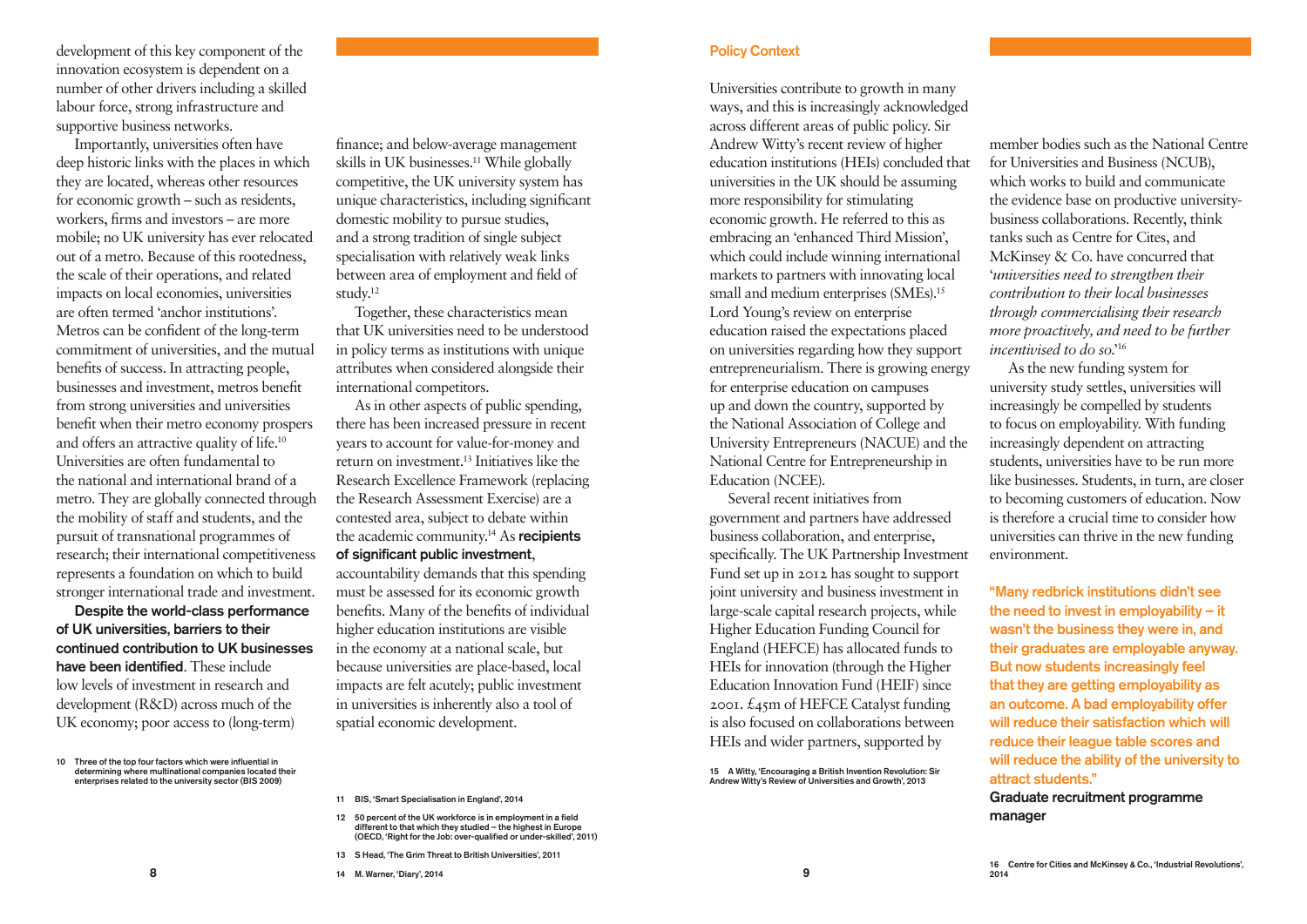Examples are numerous of universities pioneering progressive practices that enhance economic impact. Specific initiatives include:

- The University of Manchester and the University of the West of England (UWE) have consistently won awards recognising their innovative work on employability, boosting skills among their students through links with local employers.
- The University of Manchester has integrated its approach to careers services and community engagement, and focused its intellectual property efforts (UMIP) on creating a pipeline of companies for venture capital firms to take to the next stage, thus building a new funding ladder.
- UWE has given particular support and flexibilities in the curriculum to students pursuing enterprise and selfemployment.
- The University of Sheffield has invested in the Advanced Manufacturing and Research Centre (AMRC). Over 70 companies pay an annual fee to access the AMRC's resources and expertise, which helps determine its research programme. The AMRC is home to a government-funded Catapult centre and works with local SMEs as well as global multinationals. In parallel, and working in partnership with Sheffield City Council and Sheffield Hallam University, the RISE scheme has an impressive track record of graduate placements in Sheffield, stimulating demand for graduate skills among SMEs.

Most attention from national policymakers has addressed the university sector as a whole, at a national scale. Our focus in this report matches the remit of the City Growth Commission in looking at the metro scale, but universities outside metros make equally vital contributions to their local economy. HEFCE's current call for expressions of interest to the Catalyst fund looks to demonstrate the anchor institution role that universities play.17 In evidencing meeting government priorities through delivering value in a defined spatial area, this call will no doubt address both urban and more remote settings.

#### Responsibilities to power metro growth

A new focus on economic impact is part of a longer-term cultural change, raising questions about what universities are 'for'. While it is beyond the scope of this inquiry to resolve these, we endorse calls to assess the role of universities in a devolved political economy.18

- 21 R Bringle and J Hatcher, 'Implementing service learning in [higher education', 1996](http://fyc.niu.edu/engagedlearning/service/docs/bringle_hatcher1996.pdf)
- 22 [National Centre for Universities and Business, 'Growing value:](http://www.ncub.co.uk/reports/growing-value-business-university-collaboration-for-the-21st-century-2.html)  [business-university collaboration for the 21st Century', 2012](http://www.ncub.co.uk/reports/growing-value-business-university-collaboration-for-the-21st-century-2.html)

We have sought to emphasise that universities already have a civic duty and responsibility to realise public benefit. In becoming what some have termed a 'civic university',19 huge economic dividends can be realised through the co-ordination and focusing of existing university activities.

We argue that in meeting a higher level of scrutiny universities can fulfil their duty

to the public to maximise return on their investment. In order to do this, however, the consensus gathered through our interviews and roundtables was that universities often need to coordinate better across their wide scope of activities to contribute to metro growth strategies. The challenge for the higher education sector in the UK is to secure and build on their existing strengths, while working towards greater alignment with local and regional economic development priorities.

Universities can achieve excellence in research and teaching through coordinating these core activities with opportunities oriented to metro growth priorities. Just as excellence in teaching and research are understood as being mutually reinforcing, rather than competing priorities,  $20$  so teaching and research and the metro economy support one another. Using the opportunities in the metro economy can be fundamental to excelling in the primary mission of a university. There is wide evidence for this in teaching<sup>21</sup> and research.22

To realise this will require leadership and a different system of incentives to reward contribution to economic and social impact in the locality of a university. Our policy recommendations are made with attention to the power of the system of incentives within which universities act.

We know there are barriers to

universities strengthening their metro growth role – coordination within and between universities is often difficult. At a time of transition and insecurity, universities will be mindful not to imperil the success they have built, but in moving towards self-reliance in funding – rather than drawing from a national pot – the relationship between universities and their local economy will be a stronger concern.

To overcome these barriers to change we need to appreciate who 'owns' those barriers, and the wider responsibilities of other agencies and bodies in supporting universities' potential in strategic spatial economic development.

Maximising the growth potential of universities requires looking at the relationships between universities, the wider innovation ecosystem and labour market flows. International examples illustrate this.

<sup>17</sup> [HEFCE, 'Catalyst Fund: Call for expressions of interest in three](http://www.hefce.ac.uk/media/hefce/content/pubs/2014/201421/HEFCE2014_21.pdf)  [areas,' 2014](http://www.hefce.ac.uk/media/hefce/content/pubs/2014/201421/HEFCE2014_21.pdf)

<sup>18</sup> [J Goddard, 'Local issues will need very close attention' in](http://www.timeshighereducation.co.uk/comment/letters/local-issues-will-need-very-close-attention/2016071.article)  [Times Higher Education, 2014](http://www.timeshighereducation.co.uk/comment/letters/local-issues-will-need-very-close-attention/2016071.article)

<sup>20</sup> [H Marsh and J Hattie, 'The relation between research](http://muse.jhu.edu/login?auth=0&type=summary&url=/journals/journal_of_higher_education/v073/73.5marsh.pdf)  [productivity and teaching effectiveness: Complementary,](http://muse.jhu.edu/login?auth=0&type=summary&url=/journals/journal_of_higher_education/v073/73.5marsh.pdf)  [Antagonistic, or Independent Constructs?', 2002](http://muse.jhu.edu/login?auth=0&type=summary&url=/journals/journal_of_higher_education/v073/73.5marsh.pdf)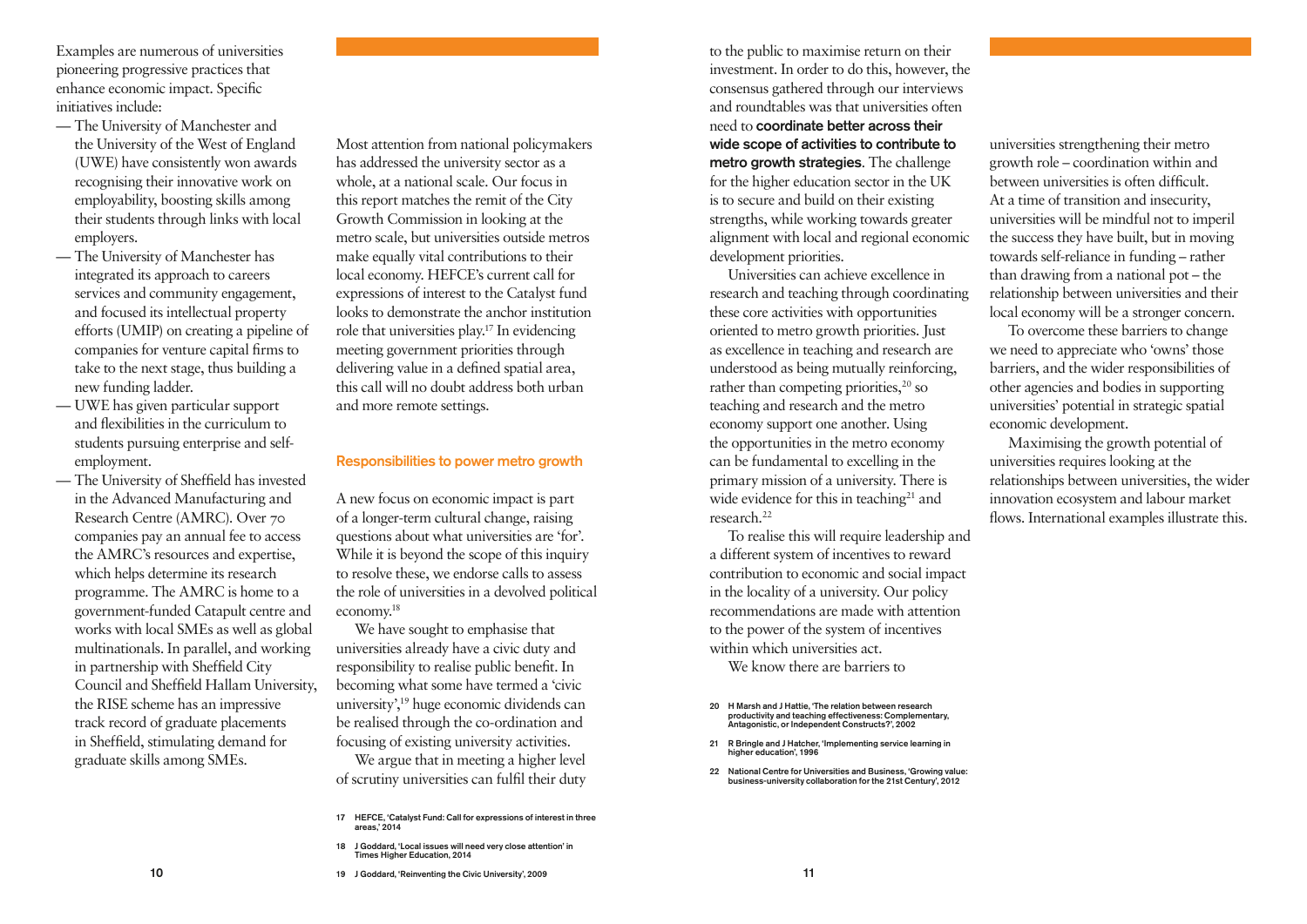#### Developing UniverCities

Universities are integral to helping the UK maintain competitive advantage in a world where a knowledge economy is going to be dominant. This is not just about what happens in lecture halls and laboratories. Our findings are structured around three core responsibilities, each of which should be fulfilled through global excellence. This is about expanding the popular definition of 'excellence' to mean competing globally, and contributing locally.

In each metro, HEIs are important anchor institutions for the economy, supported through national public funding. This report suggests incentives and policies to maximise the contribution of universities to metro growth, but this will play out differently at different universities.

The institutional diversity of universities is vast, both nationally and within many metros. Different cities are starting in different places, in terms of the role that their local HEIs play. HEIs themselves hugely vary between one another – in focus, resources, outlook, leadership and capacity to coordinate internally and collaborate externally.

As momentum builds for new devolved powers for metros, the capacity to harness the potential of HEIs, and the ability to provide place-based opportunities to expand on the contribution of HEIs to a growth strategy, will differ. As one interviewee put it:

"In a brave new world, areas shape their competitive advantage. HEIs therefore

need to be 'for' something different in different places. To do this, we need to make sure that incentives are in the right place."

It follows that universities need a funding and policy framework that allows them to exercise flexibility. We argue for a range of policies that support universities to strategically coordinate internally, and collaborate with other universities and partners externally where this provides 'critical mass' across a metro or region. These policies could spur universities to:

- Optimise teaching and research for metro growth.
- Increase graduate retention and utilisation in their metro.
- Encourage enterprising students, graduates and faculty.

The UK university system is already worldleading; we can continue be through being metro-focused, drawing on the opportunities which our great cities bring to universities, their students and faculties. Fulfilling the three core responsibilities, which organise the structure of this report, will bring greater investment and growth to the UK's metros.

### Investing in innovation: international case studies

In Finland, government policy demands that the nation's 24 Universities of Applied Science develop programmes that specifically support Regional Economic Policy and Plans - including employment and employability issues. Several universities are being converted to companies in which the City Council will own a majority stake (in return for commitment to investment in management and future resourcing, rather than cash); other shareholders will own the rest. The university Principal becomes CEO. This gives Finnish universities a different orientation and line of accountability, focused on economic development.

In Germany, the Fraunhofer Society has established 67 research institutes since 1973, each in different fields of applied science. They each earn about 70 percent of their income through contract research and 30 percent through state funding, blending early-stage and commercialised research. The institutes are located

across German states, but concentrated in industrial city-regions. Employing 23,000 people today, this model shows the scale which can be achieved through a nationally coordinated system of research specialisms.

In Cleveland, in-migration of talented workers, focusing on university graduates, has been a key aspect of economic development. This 'Boomerang Initiative' used data analysis which established patterns and flows in return migration through tax records. Such approaches can greatly help to target recruitment initiatives, based on marketing to those who moved away from the metro. US statistics show 37 percent of in-migration to metro counties is return migration.<sup>23</sup> Links to metros, made at and through university, are an asset to incentivise graduates returning later in their careers.

23 [R Smith, 'Global Cleveland seeks to boost a successful import](http://www.cleveland.com/business/index.ssf/2012/02/beckoning_boomerangers_global.html)  [and attract more boomerangers', 2012](http://www.cleveland.com/business/index.ssf/2012/02/beckoning_boomerangers_global.html)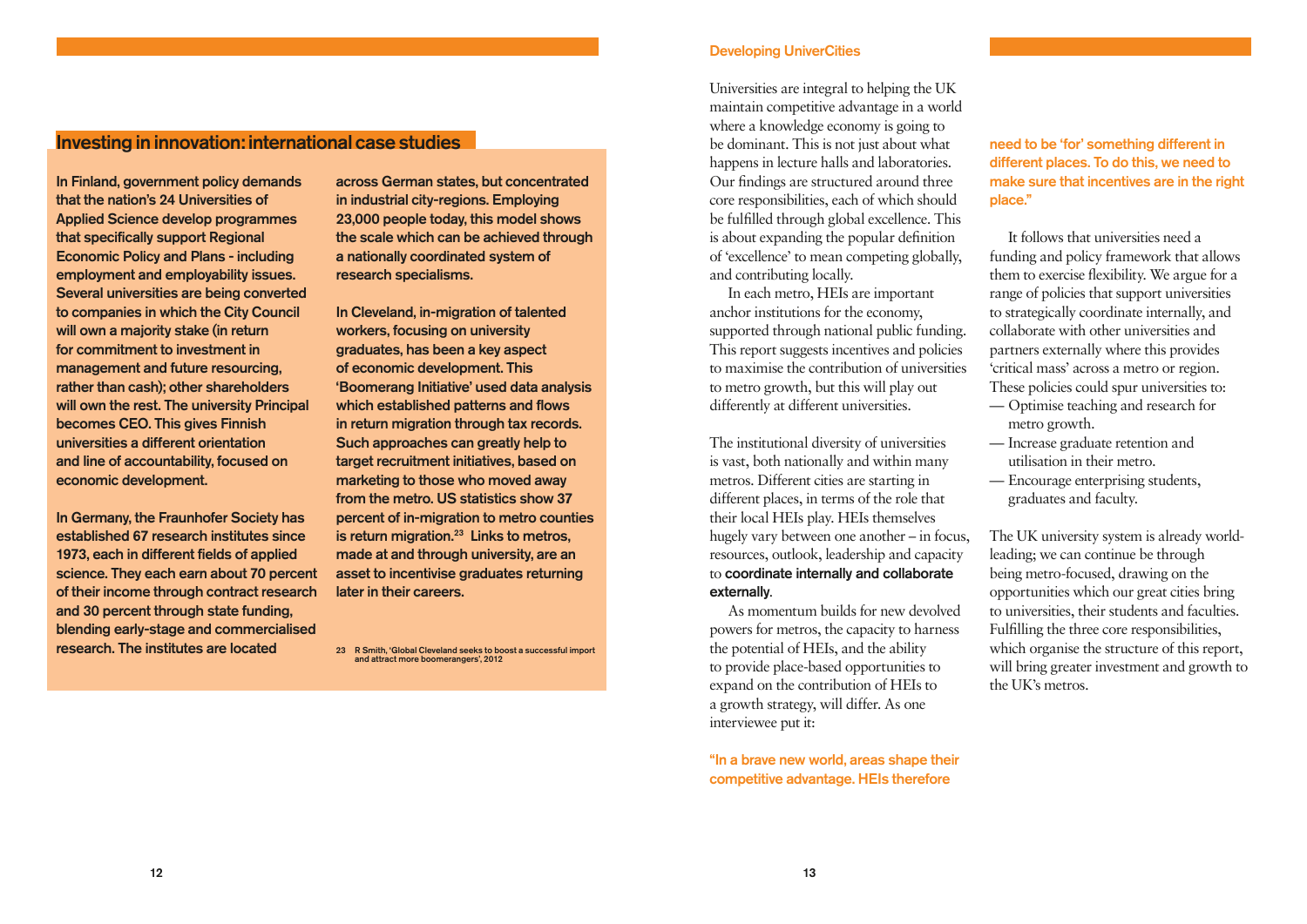The UK higher education (HE) sector hosts a significant concentration of the world's leading teaching and research. In a global survey by the World Economic Forum, executives ranked the UK as second best in the world (to Switzerland) in quality of science research institutions. Substantial public investment – over  $\pounds$ 7bn annually – is made to maintain the quality and competitiveness of teaching and research in the UK.

In university-industry collaboration, the World Economic Forum ranked the UK fourth (behind Finland, the US and Switzerland). Public expenditure on HE also has an important secondary function as a tool for economic development, but to realise this potential, it needs to be allocated with sensitivity as to how its impact will differ between the places in which it is spent.

There is a presumption that the products of universities (principally graduates and research) are globally mobile commodities. In reality, proximity between people and economic activity matters more than ever in productivity for the knowledge economy, as places exploit agglomeration benefits such as informal research-based exchanges between academics and industry. According to research from the CBI, businesses think

14 15 3 The Research Excellence Framework stipulates that "impacts

location is equally important to area of expertise in selecting an Higher Education Institution (HEI) partnership.<sup>1</sup> As one of our interviewees told us, "Except for the largest blue chip multi-nationals, for most firms 'agile and just around the corner' is preferable to 'best in class but inaccessible'."

> Difficulties in navigating the offer of universities is particularly prohibitive for small and medium enterprises (SMEs).<sup>5</sup> Certain metros, such as Bristol and Edinburgh, are more reliant on SMEs to drive economic growth.<sup>6</sup> The engagement of SMEs in HEI activities can be hindered in part because the SMEs tend to find it more difficult to predict future needs, raise investment capital or commission research which forms the economic base in many UK metros. Successful commercialisation of products and services depends as much on the level of available funding as it does on the access to skills and expertise.<sup>7</sup> Research

will be assessed in terms of their 'reach and significance' regardless of the geographic location in which they occurred, whether locally, regionally, nationally or internationally.

In the most successful innovation ecosystems, in the UK and abroad, universities play a central role in economic growth as students, graduates and faculties commercialise research and generate spinoff activity within the local economy. However, as the House of Commons Science and Technology Committee found, the UK currently under-performs in capturing the economic benefits in the domestic economy from its world-class science base – 'the valley of death in the commercialisation of research'.2 Among several contributing factors, the Committee found that a lack of locally relevant information and advice hindered the effectiveness of the innovation ecosystem.

Notably, most of the financial and performance incentives that universities are governed by are largely agnostic to the location of the impacts HEIs create, and to the geography of the outcomes created.3 HEIs don't have strong external incentives to orient the content of teaching and research – the core activities of all universities – to the demands of the metro economies in which they are located.

A successful response to new incentives is likely to require investment in coordination within and between HEIs. Only a few regions, including London, have networking and umbrella bodies for the sector. The challenge clearly relates to 'institutional architecture':<sup>4</sup> universities operate through different faculties, schools and departments, and between the different functions of teaching, research, careers advice, enterprise support and engagement with businesses which may be local, national or global.

- 4 J Goddard and P Vallance, 'University and the City', 2013
- 5 House of Commons Select Committee concluded that engagement opportunities were 'fragmented and confusing'. Place-based services platforms such as OpenSME in London are preferable
- 6 [Centre for Cities, 'Small Business Outlook 2013', 2013](http://www.centreforcities.org/assets/files/2013/13-07-10-small-business-outlook-final.pdf)
- 7 [Nesta, 'From funding gaps to thin markets', 2009](https://www.strath.ac.uk/media/departments/huntercentre/research/researchreports/nesta_report_thin_markets.pdf)

from the Judge Institute at the University of Cambridge shows that businesses value exposure to academics, and the awareness that brings, as much as the intellectual property that comes from university collaboration.8 While SMEs benefit from consultancy and access to skilled graduates, only 1,000 SMEs have collaborated with Research Councils UK  $(RCUK)^9$  – out of 1.2m SMEs estimated to innovate annually on products or processes.10



- 8 A Cosh and A Hughes (eds.), ['Enterprise challenged: policy and](http://www.jbs.cam.ac.uk/faculty-research/fellows-associates-a-z/alan-hughes/further-selected-publications/)  [performance in the British SME sector 1999-2002](http://www.jbs.cam.ac.uk/faculty-research/fellows-associates-a-z/alan-hughes/further-selected-publications/),' 2003
- 9 [Research Councils UK, 'Impact Report 2013', 2013](http://www.rcuk.ac.uk/rcuk-prod/assets/documents/publications/2013impactreport.pdf)
- Data from the 2008 Community Innovation Survey, quoted in [J Love and S Roper, 'SME innovation, exporting and growth',](http://enterpriseresearch.ac.uk/wp-content/uploads/2013/12/erc-white-paper-no_5-innovation-final.pdf)  [2013](http://enterpriseresearch.ac.uk/wp-content/uploads/2013/12/erc-white-paper-no_5-innovation-final.pdf)

### **OPTIMISING RESEARCH AND TEACHING FOR METRO GROWTH**

House of Commons Science and Technology Committee, ['Bridging the valley of death: improving the commercialisation](http://www.publications.parliament.uk/pa/cm201213/cmselect/cmsctech/348/348.pdf)  [of research', 2013](http://www.publications.parliament.uk/pa/cm201213/cmselect/cmsctech/348/348.pdf)

<sup>1</sup> [CBI, 'Changing the pace: CBI/Pearson education and skills](http://www.cbi.org.uk/media/2119176/education_and_skills_survey_2013.pdf)  [survey 2013', 2013](http://www.cbi.org.uk/media/2119176/education_and_skills_survey_2013.pdf)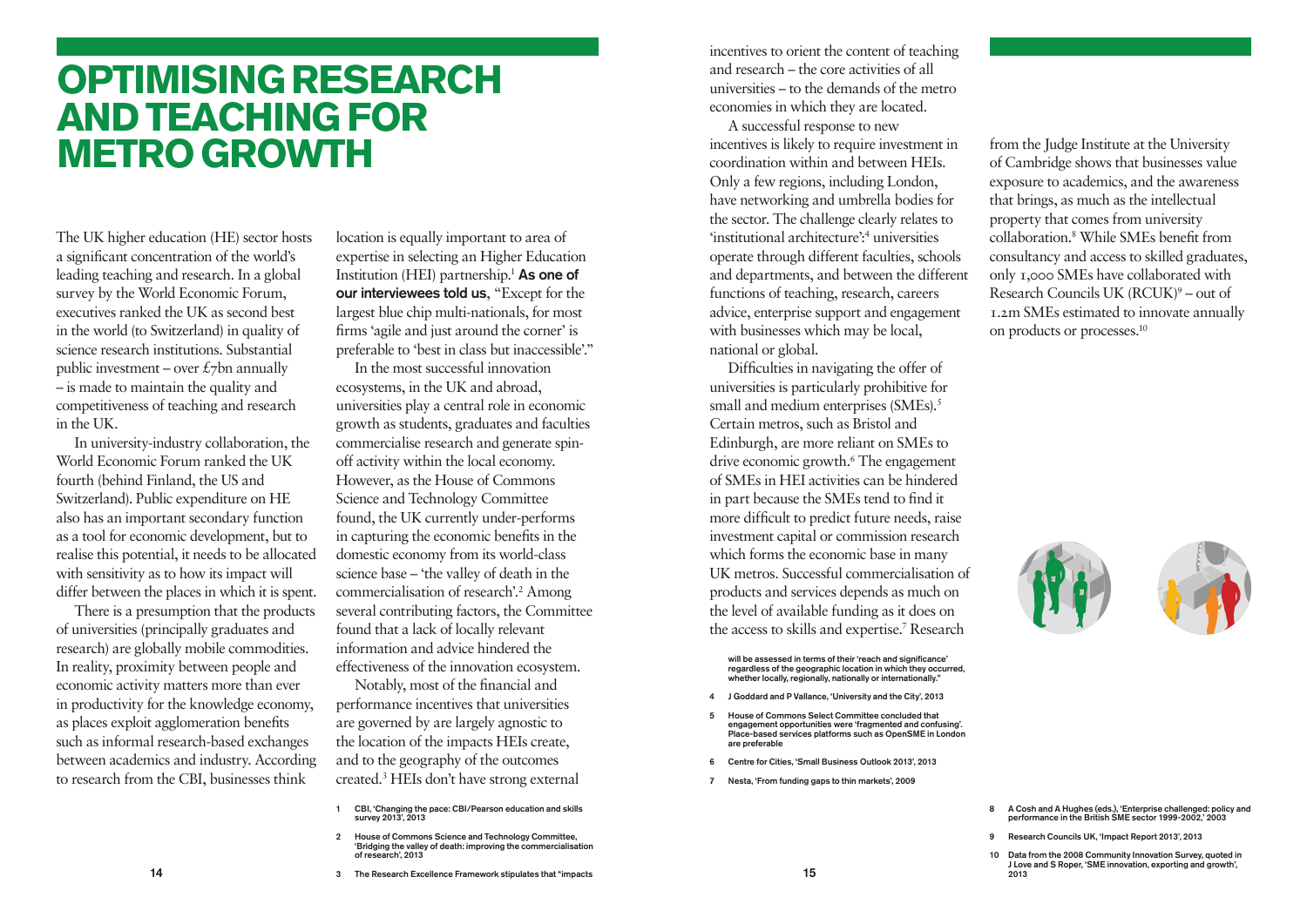

### **OPTIMISING RESEARCH AND TEACHING FOR METRO GROWTH**

### Adopting a metro approach to funding would encourage collaboration between HEIs …and the MIFHE could aggregate small-scale investments from

 $\dots$  from their devolved skills budgets to provide additional funds for research and teaching within their metro area that impacts on local growth.

philanthropic funds or businesses. In the long term, the MIFHE could channel funding to widen participation among metro residents.

## Metros should use new freedoms and flexibilities for metros to establish Metro Investment Funds for Higher Education (MIFHE)

Teaching provision should address identified graduate skills shortages and forecast skills demands locally. Research programmes should be relevant to industrial clusters and identified growth industries in the metro.

"Except for the largest blue chip multi-nationals, for most firms 'agile and just around the corner' is preferable to 'best in class but inaccessible'." Head of Business Development, Russell Group university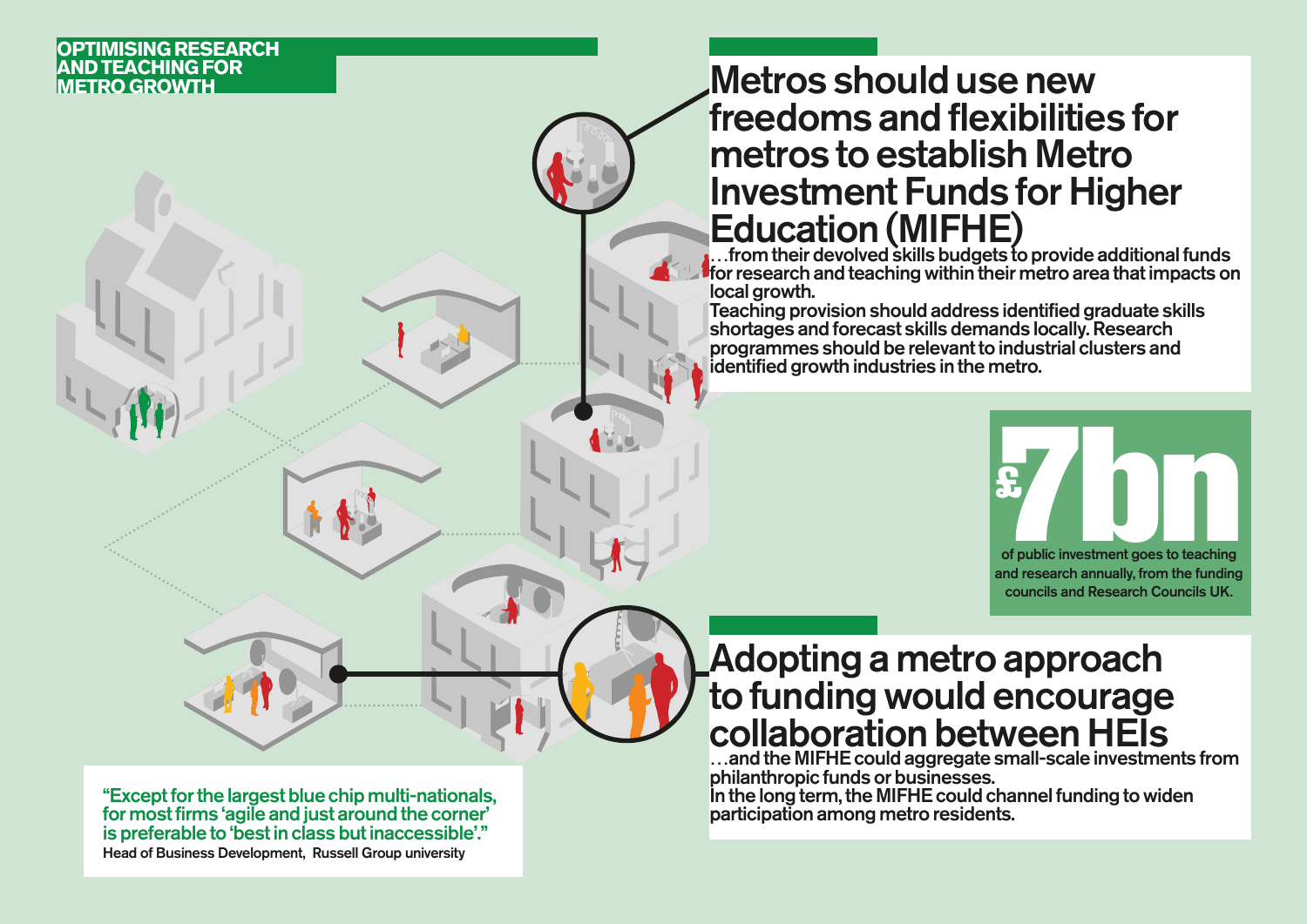#### **OPTIMISING RESEARCH AND TEACHING FOR METRO GROWTH**

Given the importance of tertiary education and the global standing of our leading universities, mainstream funding for HEIs should continue to be based on standards of excellence for research and teaching. To respond to growth opportunities related to workforce skills and industrial innovation within the local metro area, we recommend that Metro authorities use new freedoms and flexibilities to establish Metro Investment Funds for Higher Education (MIFHE) within their metro area. The objective of this fund should be to fund research and

teaching which deliver an impact on local growth. This will usually be delivered by HEIs physically located within the metro. This would top up the funding provided by the funding councils and RCUK which is oriented towards excellence with reference to global standards.

Primary impacts on growth are likely to come, firstly, through additional teaching provision which addresses identified graduate skills shortages and forecast skills demands in the metro; and, secondly, through research programmes

#### Recommendation 1



Metro authorities use new freedoms and flexibilities to establish Metro Investment Funds for Higher Education (MIFHE) within their metro area to fund research and teaching which deliver an impact on local growth.

which produce actionable outputs for firms in industrial clusters and identified growth industries in the metro.

Metro authorities would be free to invest non-ringfenced funding in the MIFHE, such as devolved adult skills budgets which the Commission proposed in the Human Capitals report. Where LEP boundaries and metro governance are aligned, LEPs could use the MIFHE to distribute European funds as part of smart specialisation economic investment strategies to foster innovation. MIFHEs could also raise capital through planning contributions (such as Section 106) associated with large-scale development.

Adopting a metro approach to funding would encourage collaboration between HEIs where they can achieve critical mass and economies of scale in responding to metro needs. It could also encourage collaboration between funders: the MIFHE could aggregate small-scale investments from philanthropic funds or businesses which have a specific interest in a local pipeline of young talent or locally-based research. By acting as a broker, the MIFHE can reduce the risks and transaction costs of unilateral relationships between smaller businesses and single HEIs (or individual university departments).

In the long term, funding councils could channel specific funding streams through MIFHEs, such as resources to widen participation among metro residents.

To complement MIFHEs, we encourage local authorities, LEPs, and HEIs to invest in a portfolio of proven and emerging models which engage SMEs in university partnerships.

We encourage local authorities, LEPs, and HEIs to invest in a portfolio of proven and emerging models which engage SMEs in university partnerships.

Examples of models which engage SMEs in university partnerships:

- Knowledge Economy Skills Scholarships: an EU-funded programme in Wales which has supported 400 postgraduate placements, focusing research on issues relevant to the business. Placements aligned with four priority research and development (R&D) sectors identified in the Welsh Assembly Government's Economic Renewal Plan.
- Eulergy: a new web-based service which aims to match a specific business need for research with a postgraduate student or academic. Students and academics can also propose research projects in order to attract funding and collaboration.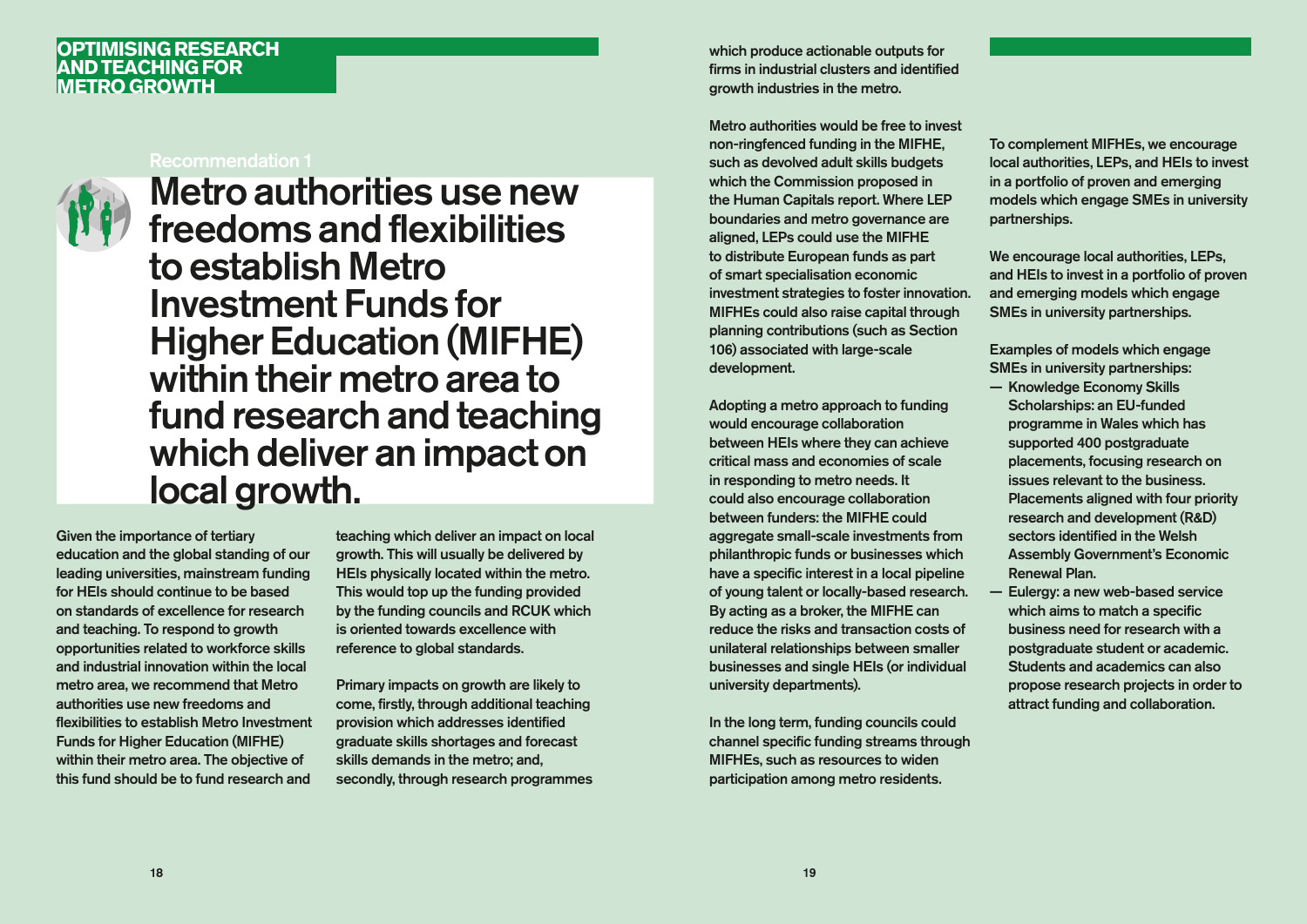A core business activity of universities is teaching students on degree programmes, and this is their most important contribution to metro labour markets. However, efforts to integrate graduating students into the labour market vary greatly. Labour markets function at a metro scale; few recruiters or job hunters engage in searches at the national scale. When universities align to a local economic cluster, private investors are spurred to create new institutions to retain and train graduates – as with the Hull Centre for Digital Industries opening in 2015. In other places, support for graduates needs to extend beyond the classroom, linking their success with the ambitions of the city and its business, including SMEs.

In a recent survey of HEIs, just one in seven identified that their HEI as a whole made a significant contribution to economic development through graduate retention. 1 There are strong labour market migration flows following graduation, which present a challenge to matching supply and demand for graduate labour. Indicators include

the proportionate flows of graduates to and from London and the varying degrees to which graduates are able to secure professional employment in their local labour markets.

Longitudinal data from the Higher Education Statistics Agency (HESA) shows that retention rates of graduates differ by metro, but that some parts of the UK are much weaker than others at holding onto their share.

It is probable that many of those who do leave for the capital are driven by the concentration of graduate-level jobs in the private sector in London. 2 In general between 2009 and 2012, 35 percent of all jobs in London were graduate-level jobs whereas this figure stood at 26 percent for the other large cities in the UK. Twentytwo percent of London employers recruited a university leaver in 2010-13, compared to 16 percent of Bristol employers and 12 percent of North East employers. 3

The relative lack of graduates who stay on in private sector employment within the region they studied in has led several institutions to promote interventions which acquaint graduates with local businesses in the area during their studies, 4 as well

as successful models to improve the recruitment capabilities of SMEs (such as RISE in Sheffield). Following the recession and cuts to the public sector, the proportion of graduates entering local government in the North East has halved since 2008; as public sector recruitment wanes, graduates will depend increasingly on the private sector for employment. Retail has been the main beneficiary (up from 12.2 percent of graduate employment for 2007/2008 to 15.4 percent for 2011/2012) of this shift. In short, the quality of graduate employment – in particular progression over time – is not commonly featured within the metrics used for graduate retention.

Data from the Association of Graduate Recruiters (AGR), estimates that nationwide there are 84 graduate applications rejected per every graduate appointed. Candidates who are unsuccessful in their applications may be more suitable for other employers in the area, some of which might be SMEs, but may find it challenging to identify these alternative opportunities without a broker. It is imperative that more graduates are utilised in the sectors identified by the metro as key to growth, which is why greater intervention is needed to guide graduate destinations, supporting better matching. As the Commission has previously argued, skills utilisation and progression are as important to long-term productivity as headline measures of employment.

### **PROMOTING GRADUATE RETENTION AND UTILISATION**





<sup>1</sup> Respondents were prompted to select answers from a prescribed list: In which three areas do you see your HEI as a whole making the greatest contribution to economic development? [\(HEFCE, 'Higher Education – Business and](http://www.hefce.ac.uk/media/hefce/content/pubs/2014/201410/hefce2014_10.pdf)  [Community Interaction survey', 2014](http://www.hefce.ac.uk/media/hefce/content/pubs/2014/201410/hefce2014_10.pdf))

 $20$  2014) 2014 Engagement with an employer during studies is proven to be a predictor of stronger employment outcomes; 41 percent of 2014 graduates had done an internship or vacation work with a graduate employer whilst at university [\(High Fliers Research](http://www.highfliers.co.uk/download/ukgcsrelease2014.pdf)  [2014](http://www.highfliers.co.uk/download/ukgcsrelease2014.pdf))

<sup>2</sup> [Centre for Cities, Cities Outlook 2014, 2014](http://www.centreforcities.org/assets/files/2014/cities_outlook_2014.pdf)

<sup>3</sup> UKCES, 'National Employer Skills Survey,' 2013. Data is for LEP areas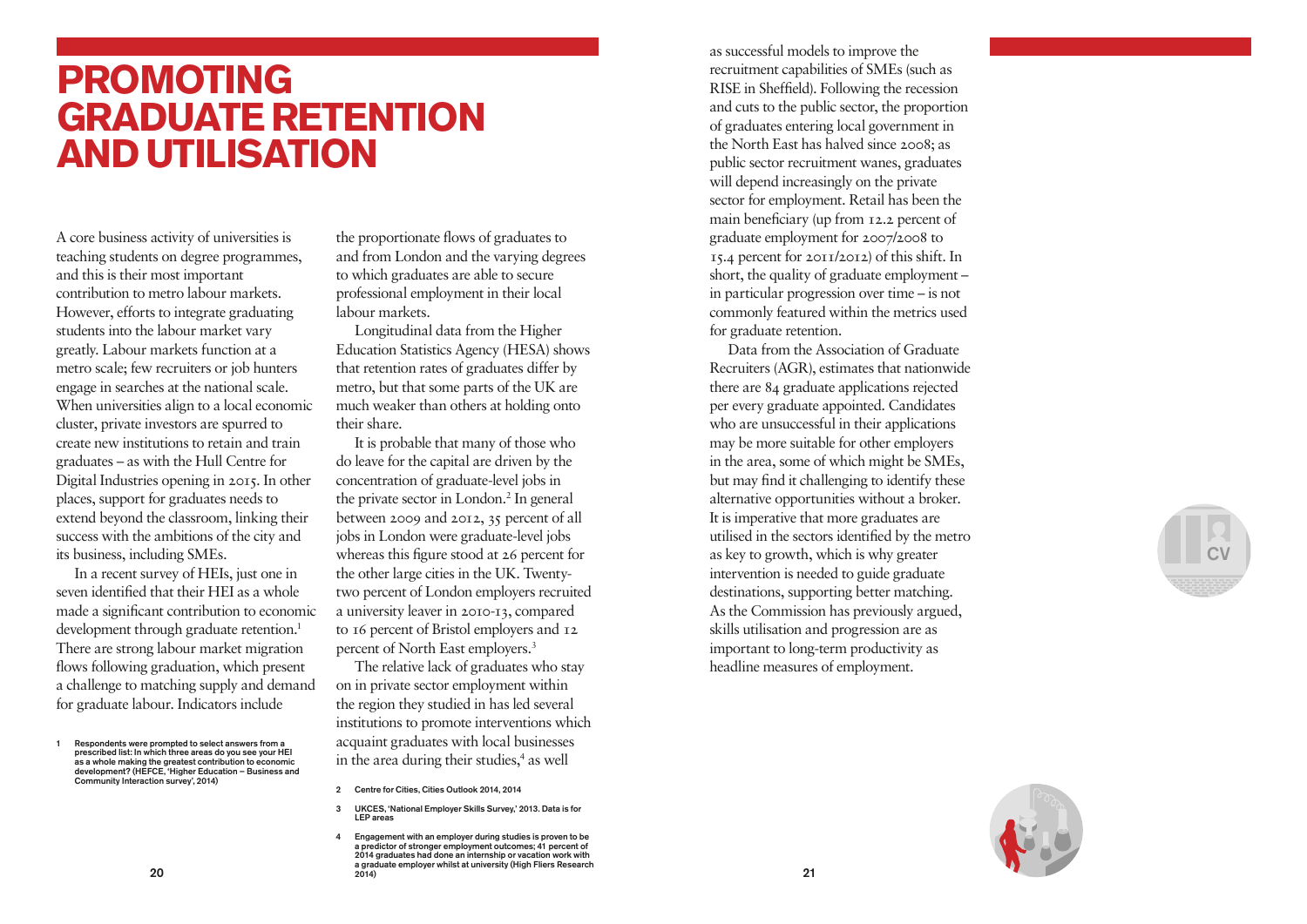

**1in7** identified that their HEI as a whole made a significant contribution to economic development through graduate retention. .............



**CV** 

### **PROMOTING GRADUATE RETENTION AND UTILISATION**

### Local business investment scheme to reward loyalty Employers should be helped to pool resources to enable 'golden handcuffs' arrangements which span industries, sectors and supply chains, rewarding medium-term (three to five year) commitment from graduates to working locally.

# Graduate Clearing

Metros should develop a centralised system which pools rejected graduate recruitment applications and recycles them to local firms with vacancies.

**Nationwide** there are

**844**<br>**eraduate**  graduate applications rejected per every graduate appointed.

### Flows of graduates between regions and London

# *Re*Freshers Week

Local authorities and agencies could run a concentrated campaign with universities to help focus graduates on extending their roots in their place of study in the key weeks and months before and after graduation.

> Number of 2009 graduates from UK regions to London for employment by 2012, per 2009 London graduate to UK regions for employment by 2012.

Source: HESA / DLHE

For every graduate that moves to a region from London, how many graduates leave that region for the capital?

South East

East of England

**AAAAAAAAAAAA** 

East Midlands

Yorkshire

**RRAAAAAAA** 

AAAAAAAAA

North East

**Scotland** 

North West

West Midlands

Wales

South West

**AAAAAAAA** 

A A A A A

**AAAAAAA** 

*AAAAAAAA*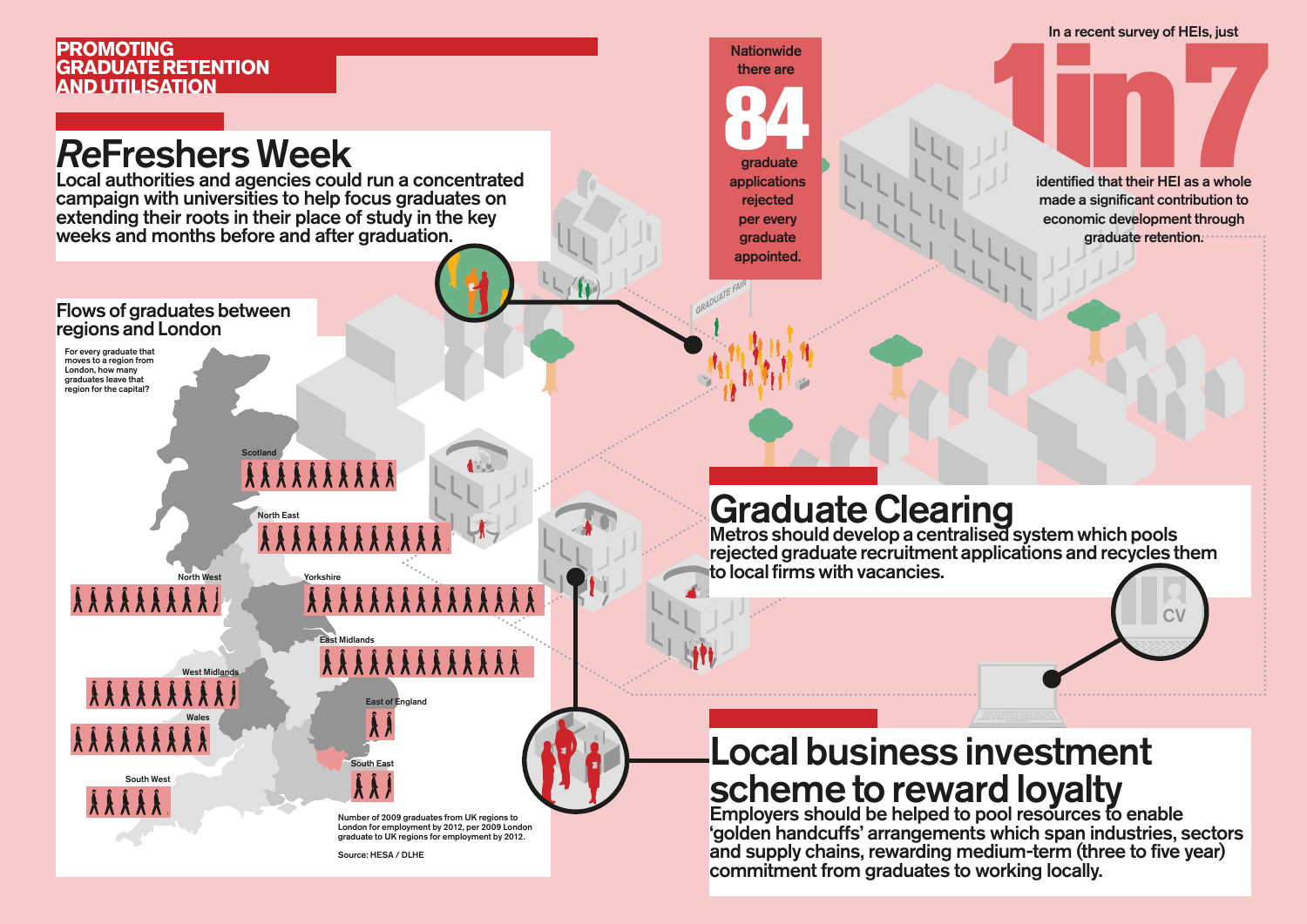Recommendation 2a



### *Re*Freshers Week

Local authorities and agencies could run a concentrated campaign with universities to help focus graduates on extending their roots in their place of study in the key weeks and months before and after graduation.

*Re*Freshers weeks should support graduates in making the transition from studying to working in the local area by offering advice, matching them to employment and volunteering opportunities, and helping them find housing for example.

#### Recommendation 2b

Graduate Clearing Metros should develop a centralised system which

# Local business investment scheme to reward loyalty

pools rejected graduate recruitment applications and recycles them to local firms with vacancies.

Employers should be helped to pool resources to enable 'golden handcuffs' arrangements which span industries, sectors and supply chains, rewarding medium-term (three to five year) commitment from graduates to working locally.

This scheme would be similar to the UCAS clearing scheme; graduates who have not found a place in corporate schemes would be connected to other firms, including SMEs, looking to recruit. Such a model could build on infrastructure that already exists (eg the government's Graduate Talent Pool portal), and has the potential to be commercialised after initial public investment. Originally suggested by UKCES, one local economic development agency is now scoping a pilot project within a combined authority setting.



#### Recommendation 2c



Industry associations, start-up incubators, or university careers services could attract subscriptions from firms to support a student loan repayment bonus, made after a loyalty period ends. Eligibility for this scheme should require continuous (or near-continuous) employment in identified industries and sectors. This should be prioritised for industries or sectors with identified skills shortages or growth potential, and should extend to cover individuals who go on to start-up firms within the loyalty period, subject to the participation of these start-up firms as new subscribers to the scheme for their graduate recruits. Other criteria could be added based on local conditions.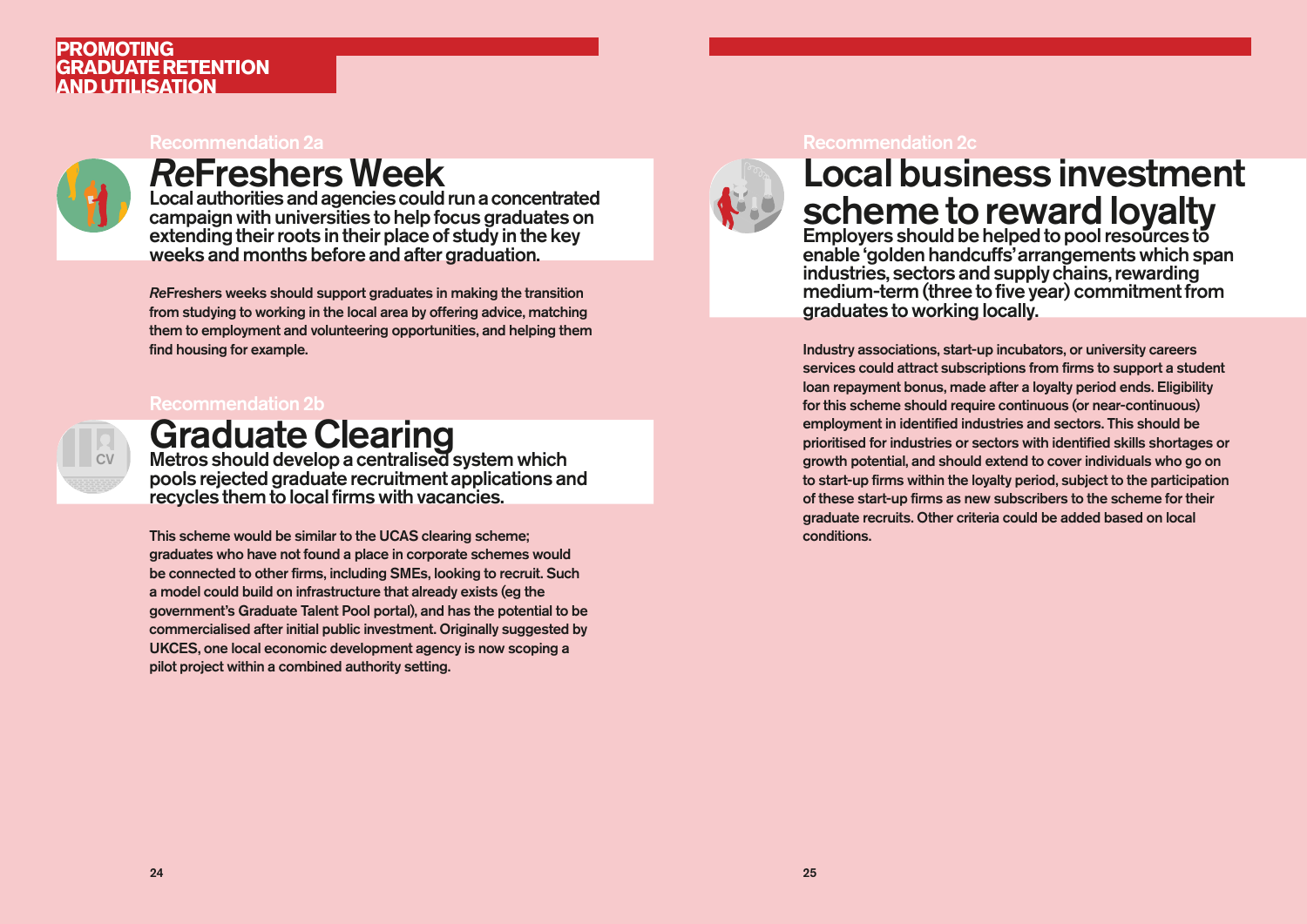There is broad support among universities, businesses and government authorities to encourage entrepreneurial culture and activity in the UK. Universities are a key breeding ground for innovative growth companies and start-ups. Those in the largest metros are part of high productivity environments, bringing together in close proximity people, resources, finance and expertise.

students at universities to fully realise their potential contribution to economic growth through enterprise is limited in several ways. Many interviewees refer to prevailing cultural factors: faculty "being fearful of being seen to back something that isn't a winner" and articulating that "discussing business applications cheapens the theory" of what they teach. There is consensus from our interviewees that a stigma still surrounds enterprise – students see it as a "minority sport" compared to employment. Yet studies have shown that 'innovation-active' enterprises employ higher proportions of graduates<sup>1</sup> and that those educated to degree-level are twice as likely to become high-value entrepreneurs.<sup>2</sup> In effect, enterprise education is about improving the employability of graduates overall and preparing them to compete in a more dynamic future labour market. Entrepreneurial mindsets will need to be mainstream in the future workplace.<sup>3</sup>

There are fantastic examples which highlight the potential universities have to support entrepreneurialism among faculty, students and graduates. In the Bristol metro, we found evidence of leading practice: innovation partnership Set Squared Bristol have recently anchored the new Engine Shed redevelopment. The University of the West of England (UWE) also generated 241 businesses among students at graduation in 2013/14; many of these recruited other students on placements.

The strongest 'innovation ecosystems' recycle the products (expertise and profits) of their own entrepreneurs. The retention of Sage – one of the major PLCs home-grown in Newcastle – is crucial because of the reinvestment and mentorship of founders and senior executives.

However, the ability of staff and

Enterprise education is best understood as "a process which develops individuals" mindsets, behaviours, skills and capabilities…applied to create value in a range of contexts and environments'.4

- 2 [Social Market Foundation, 'Venturing Forth: Increasing high](http://www.smf.co.uk/publications/venturing-forth-increasing-high-value-entrepreneurship/)[value entrepreneurship', 2014](http://www.smf.co.uk/publications/venturing-forth-increasing-high-value-entrepreneurship/)
- 3 [UKCES, 'The Future of Work, Jobs and Skills in 2030', 2014](https://www.gov.uk/government/publications/jobs-and-skills-in-2030)
- 26 27 [centre of higher education', 2008](http://ncee.org.uk/wp-content/uploads/2014/06/developing_entrepreneurial_graduates.1.pdf) 4 [K Herrmann, P Hannon, J Cox and P Ternouth, 'Developing](http://ncee.org.uk/wp-content/uploads/2014/06/developing_entrepreneurial_graduates.1.pdf)  [Entrepreneurial Graduates: Putting entrepreneurship at the](http://ncee.org.uk/wp-content/uploads/2014/06/developing_entrepreneurial_graduates.1.pdf)

Many universities are already ahead of Lord Young's recommendations, taking initiative to foster enterprise. Durham University offers an Enterprise Certificate for students who elect enterprise as a module in each year of their studies. Hull School of Art and Design has designed a Creative Futures core module featuring live briefs, work experience and mentorship, cutting across all courses.

Graduate enterprises often struggle to attract capital to grow, but in our research we heard from graduate entrepreneurs that it was the social capital that mattered alongside finance: they most valued mentoring, support and access to networks of customers and suppliers (as offered by many accelerator programmes). For example, CampusNorth, run by Ignite in Newcastle, was described as "a real catalyst: sends a message. Important because somewhere to visit, and it's becoming a hub for the jobs market. There's a strong alumni network through the programme providing skills and mentorship."

Reinforcing previous research from  $BVCA$ <sup>5</sup> investors told us, "the biggest challenge to growth is, without any doubt, having requisite skills on the ground. Anything that could improve access to graduate skills helps." The consensus among investors was that there was "massive room for improvement" in how universities engage with start-ups and high growth firms. Many felt the clear opportunity was creating a buzz around buildings: providing a physical focus to

5 [BVCA, 'Tech Country 2013,' 2013](http://www.bvca.co.uk/researchpublications/researchreports/techcountry.aspx)

start-up, commercialisation and spin-off activity.

Ultimately, 'money flows where ideas flow'. In this regard, sending international students home immediately after completion of their studies after years of training them is clearly a wasted opportunity. Many of these international students could put their talents to use within the UK, particularly those that are entrepreneurial and looking to start a business locally following graduation. In recognition of this, the Home Office has created a 'Graduate Entrepreneur' visa, but take-up is low: only 174 graduates were granted the opportunity in 2013 in spite of 1,000 visas being made available.





# **ENTERPRISING STUDENTS, GRADUATES AND FACULTY**

<sup>1</sup> D Bosworth, C Lyonette, R Wilson, M Bayliss and S Fathers, 'The Supply of and Demand for High-Level STEM Skills,' 2013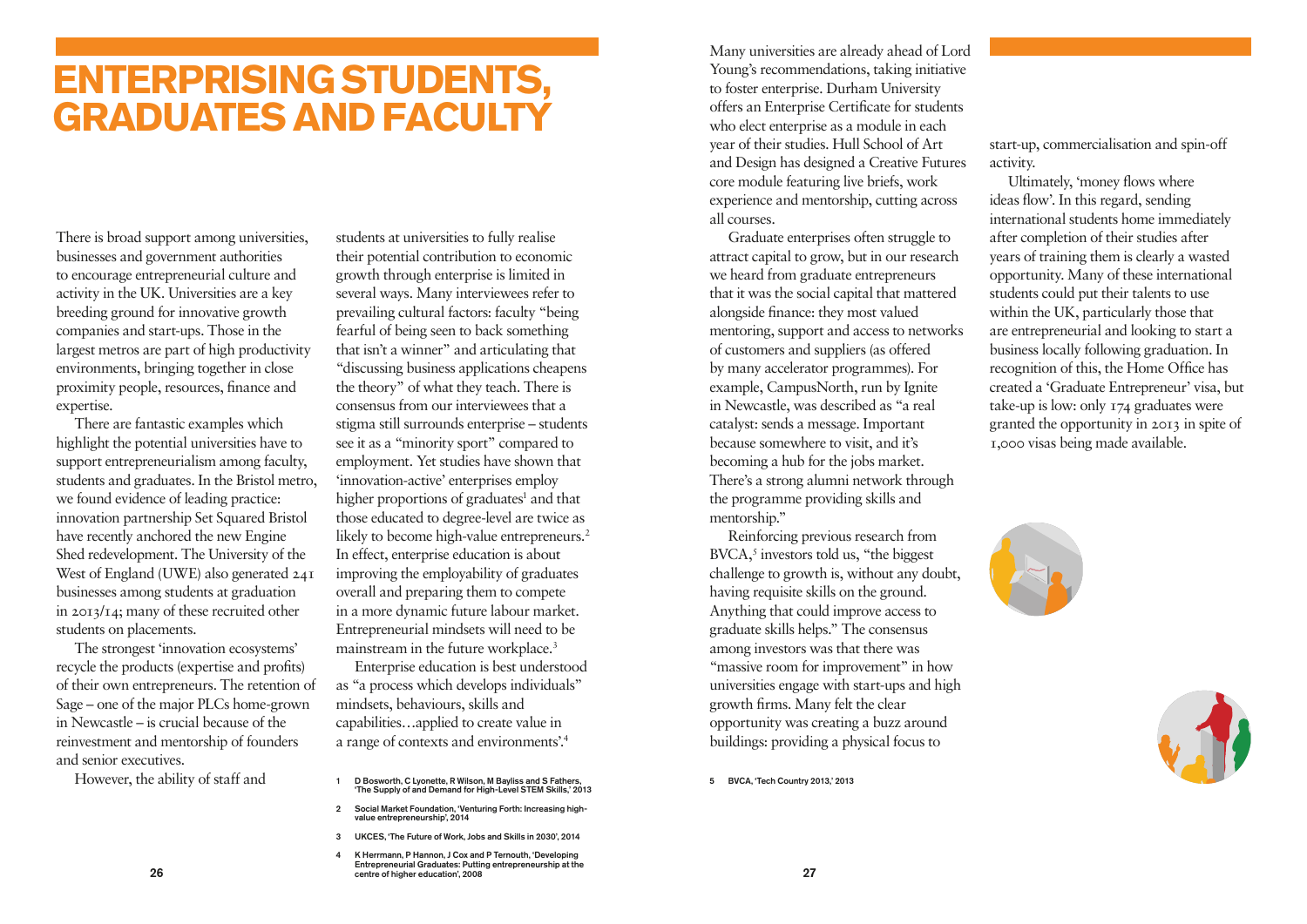### Spin-off Activity of UK HEIs

### **ENTERPRISING STUDENTS, GRADUATES**

# **Embed entrepreneurialism** at university

University courses should by default allow sandwich years for employment and enterprise. Modular courses allow flexibility for short-term placements at shorter notice. Enterprise modules should be available to all students.

### Support start-up incubation and acceleration space located in innovative urban districts

# **1.1.1.2.2.1.3. Expressed Generated Generated** revenue: **£3bn+**

HEIs should co-invest with BIDs and industry partners, investing a fraction of their endowment, reserves, or pension funds.

"Ultimately, money flows where ideas flow" Venture capital fund manag

## Expand Graduate Entrepreneur Visas

Pilot a flexible form, at first in Core Cities, to increase takeup.



Estimated current employment of all active firms (FTE) Staff Startups Formal spin-offs (not HEI owned) Spin-offs with some HEI ownership



### 2012/13: 38,982 total current employment

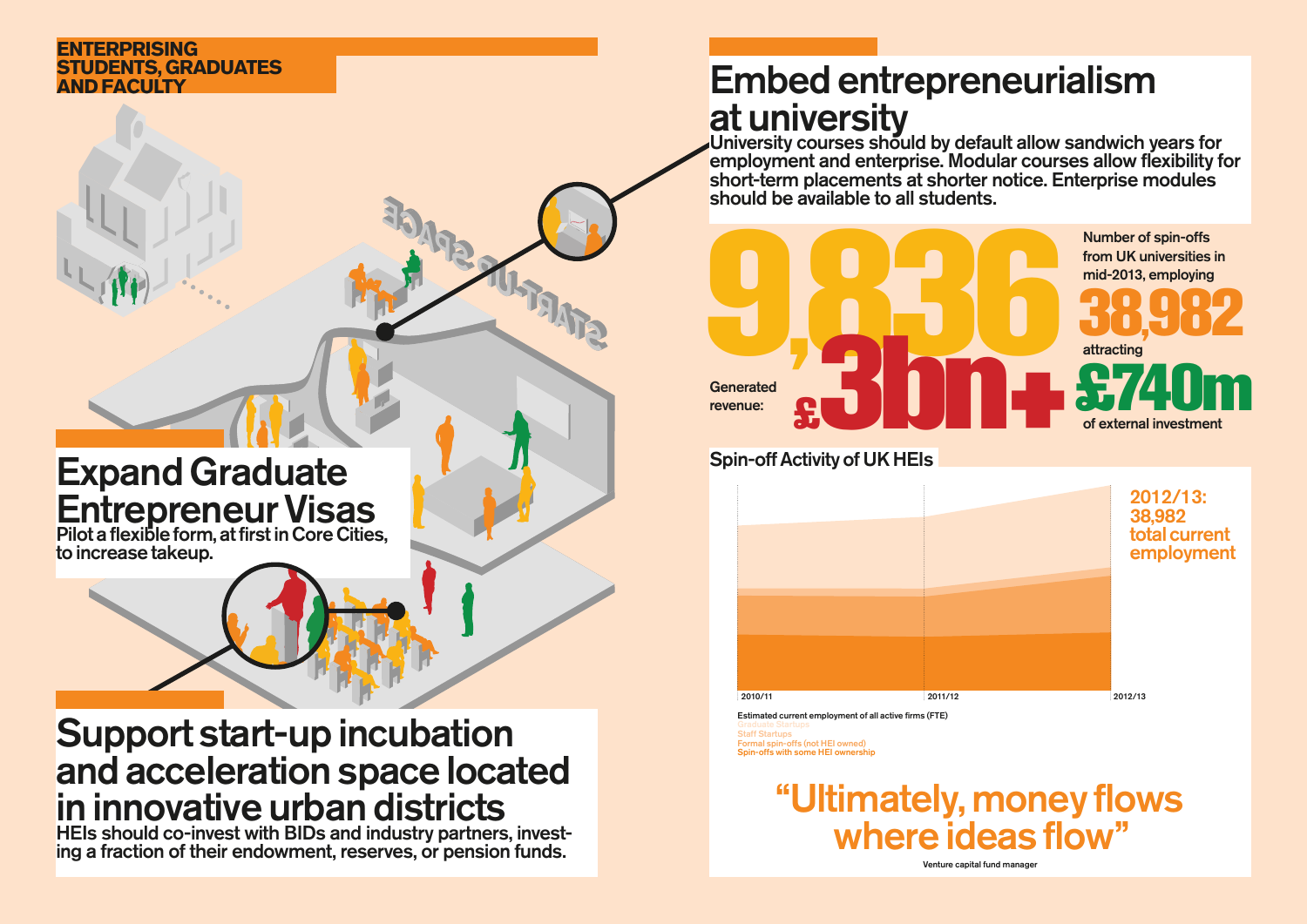Recommendation 3a



## Build networks through cross-fertilisation between people and institutions

Partner with business networks across the metro. HEIs should co-invest with BIDs and industry partners to support start-up incubation and acceleration space located in innovative urban districts, following successful models such as Engine Shed (Bristol), Northern Design Centre (Gateshead), C4DI (Hull), Collective (Camden, London) and the Hatchery (UCL, London). HEIs in the UK's major metros should consider investing a fraction of their endowment, reserves, or pension funds, in such schemes (as suggested in Recommendation 2 in the House of Commons Science and Technology Committee report into 'The valley of death in the commercialisation of research').1

### Leverage the finance and expertise of university resources.

#### Universities should invest in the Entrepreneur First (EF) model of seed investment programmes, selecting on the basis of technical talent in STEM subjects, usually before they have a team or a start-up idea. EF helps build technology start-ups, inspiring cultural change on campus.<sup>2</sup>

Universities and alumni can provide investment in spin-off enterprise through their own funds. However, more importantly, HEIF funding rounds should support initiatives which link students and graduates with mentorship among staff, alumni and business partners.

### Expand Graduate Entrepreneur Visas.

Allow the UK's 'Core Cities' to pilot a flexible form of the visa which would extend the eligible time period of students who have left the UK to apply from one year to five. Their plans would need to specify that their businesses would be active in the core city in which they attended university in order for the HEI or local UKTI outpost to make an endorsement. If successful in increasing take-up, this flexible form of visa should be rolled out across the UK.



### Expand flexible course provision.

University courses should, by default, allow sandwich years for employment and enterprise and have access to an enterprise module as suggested by the Young Review. Tuition fees for these years should be strictly controlled. Modular courses, offered in several terms through the year, should be encouraged where possible and affordable, because they allow more flexibility for short-term placements at shorter notice. Parallel efforts could be funded through public budgets for economic development, supporting demand for graduate placements among businesses, emphasising the entrepreneurial skills available.

2 More details on this scheme at [www.joinef.com.](http://www.joinef.com/)

#### **ENTERPRISING STUDENTS, GRADUATES AND FACULTY**

<sup>1</sup> [House of Commons Science and Technology Committee, 'Bridging the valley of death: improving the](http://www.publications.parliament.uk/pa/cm201213/cmselect/cmsctech/348/348.pdf)  [commercialisation of research', 2013](http://www.publications.parliament.uk/pa/cm201213/cmselect/cmsctech/348/348.pdf)